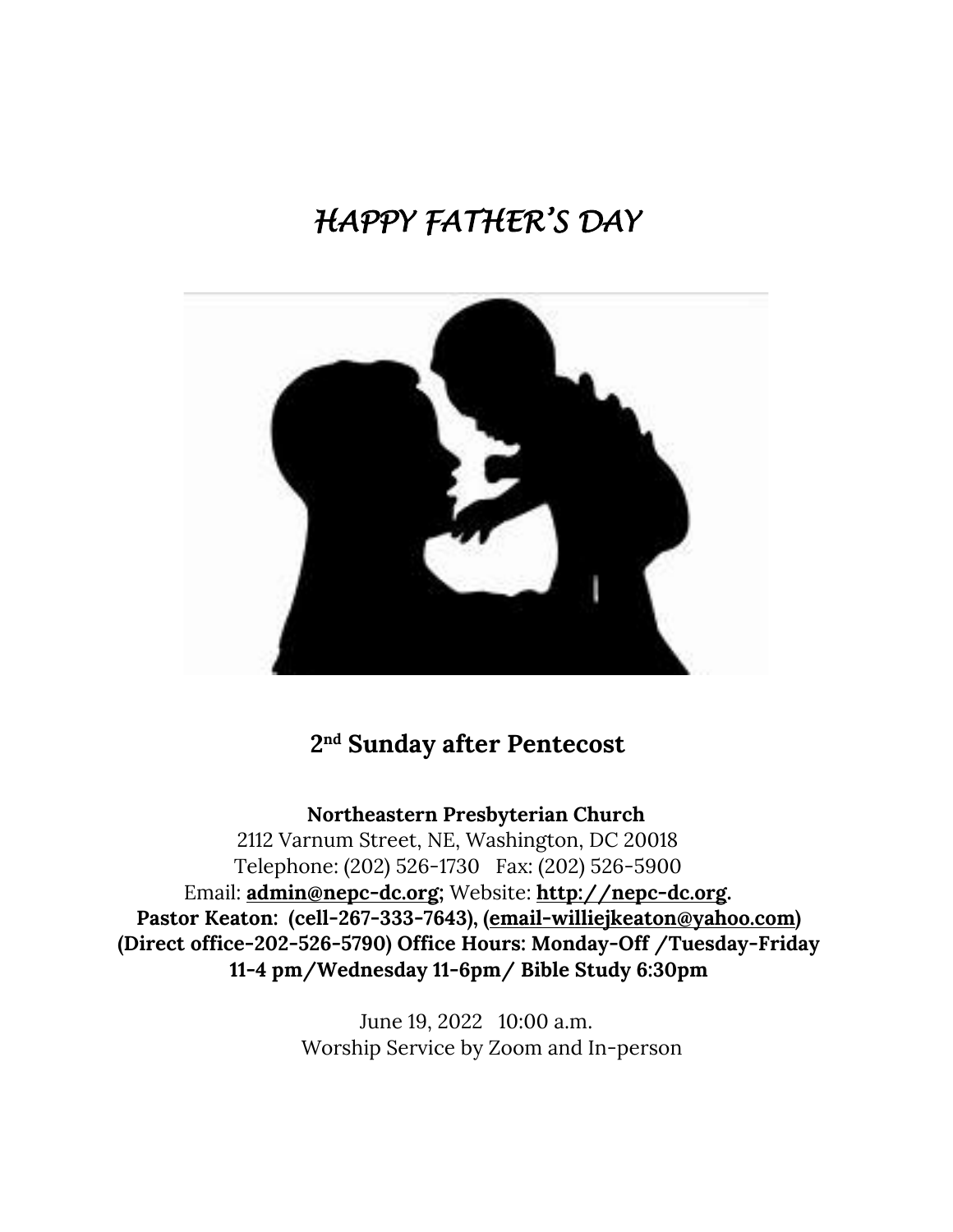

### *Welcome to Northeastern Presbyterian Church*

### **WE GATHER AS GOD'S PEOPLE IN PRAISE AND PRAYER**

### **WELCOME**

**INTROIT** The Chancel Choir

**INVOCATION** 

**CALL TO WORSHIP - (**Together)

Leader: We are the People of God **People: We are a People of Grace…** Leader: The Chief End of Humanity is Worship **People: Let Everything that has breath praise the Lord** Leader: Open your hearts, O people, to God's great power and love. **People: We open our hearts to hear God's word for us and to joyfully proclaim Jesus Christ as our Savior. AMEN.**

**OPENING HYMN – Insert "***Blessed Assurance"* 

### **PRAYER OF CONFESSION**

 Almighty and most merciful Father, we have erred and strayed from Your ways like lost sheep. Spare those, O God, who confess their faults. Restore those who are penitent; according to Your promises declared unto men in Christ Jesus our Lord. Grant that we may hereafter live a godly, righteous, and sober life, to the glory of His name. Amen.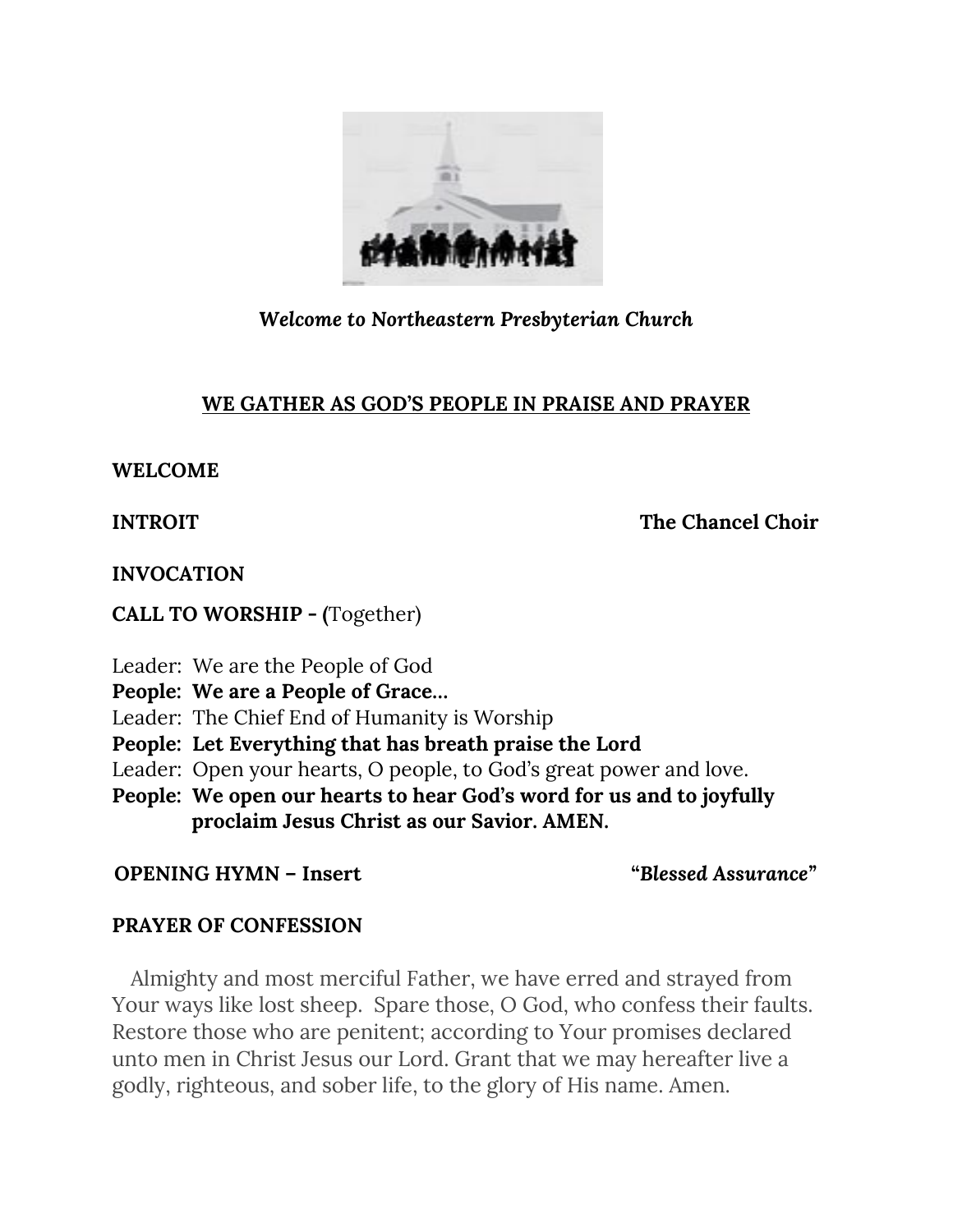### **ASSURANCE OF FORGIVENESS**

Almighty God, who does freely pardon all who repent and turn to Him, now fulfill in every contrite heart the promise of redeeming grace; forgiving all our sins and cleansing us from an evil conscience; through the perfect sacrifice of Christ Jesus our Lord. Amen.

### **ANNOUNCEMENTS**

### **WELCOME TO OUR VISITORS**

### **PASSING THE PEACE**

### **(Please those who have been vaccinated and are wearing mask)**  *(phones unmuted to greet one another in love)*

| One:  | May the peace of Christ be with you!   |
|-------|----------------------------------------|
| Many: | And also, with you! Peace be with you! |

### **SHARING OUR TESTIMONIES**

### **A memorable moment from our Brother Roderick Hill about his mom, our beloved member, Mrs. Beatrice O'Bryant**

### **THE OFFERING**

Use your bank's online bill-paying options Mail your check to the church 2112 Varnum St., NE Washington, DC 20018

Go to nepc-dc.org Click on Donate or Cash App at the bottom of the page

### **OFFERTORY SELECTION The Chancel Choir**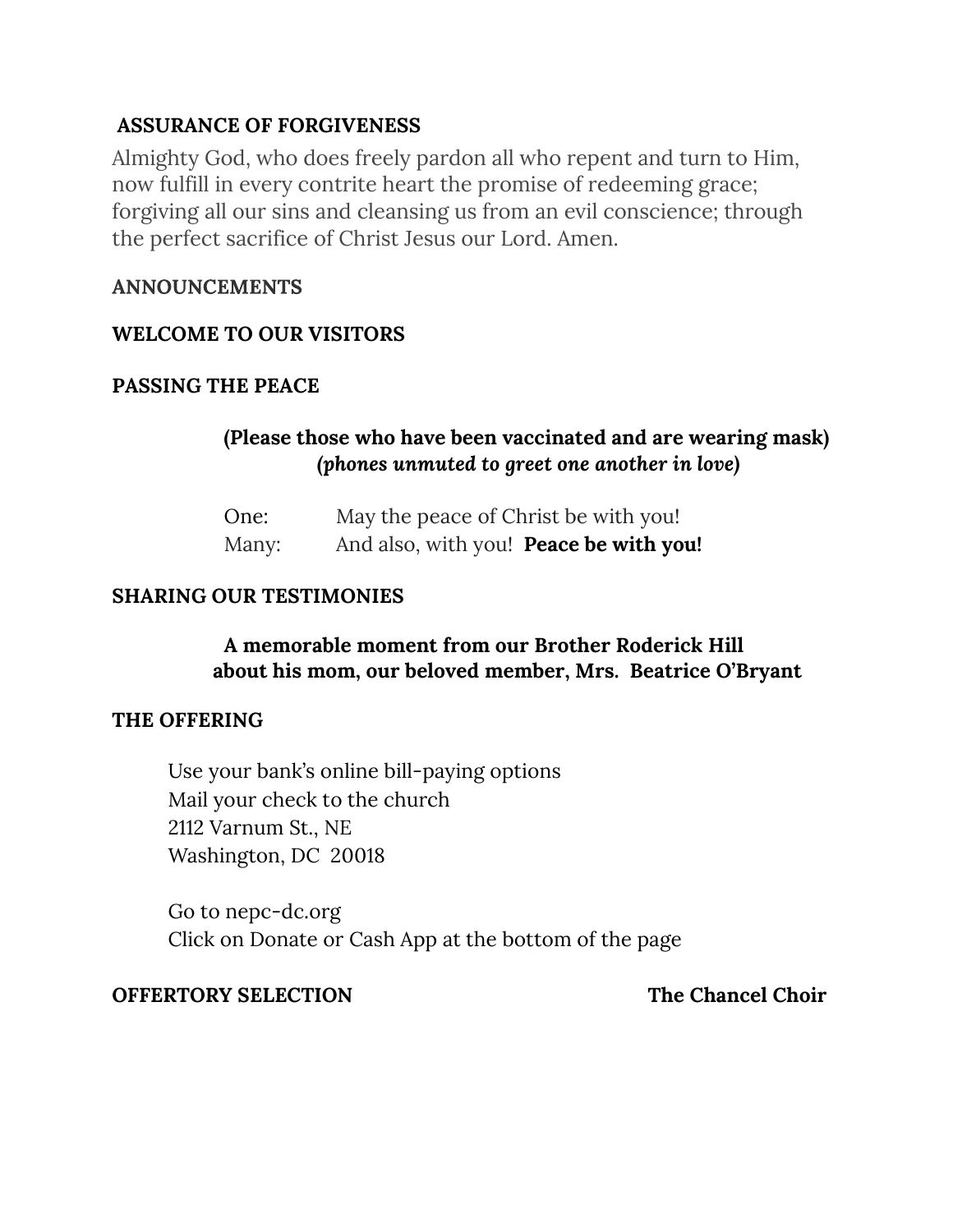### **THE DOXOLOGY**

**Praise God from whom all blessings flow; Praise Him all creatures here below; Praise Him above, ye heavenly host; Praise Father, Son, and Holy Ghost. Amen!**

### **OFFERTORY PRAYER**

Lord, You provide us with everything it is that we need. You have blessed us with many opportunities to do what is right and true. You never ask us to wait when we cry out for Your name. You provide us counsel in times of sorrow and grief. We now return to you a portion of all that you have provided.

### **ANTHEM SELECTION: The Chancel Choir**

### **WE EXPERIENCE GOD'S WORD**

### **FIRST SCRIPTURE READING:** Proverbs 9:1-10

### **Invitations of Wisdom and Folly**

Wisdom has built her house; she has set up[a] its seven pillars.

- 2. She has prepared her meat and mixed her wine; she has also set her table.
- 3. She has sent out her servants, and she calls from the highest point of the city,
- 4. Let all who are simple come to my house! To those who have no sense she says,
- 5. "Come, eat my food and drink the wine I have mixed.
- 6. Leave your simple ways and you will live; walk in the way of insight."
- 7. Whoever corrects a mocker invites insults; whoever rebukes the wicked incurs abuse.
- 8. Do not rebuke mockers or they will hate you; rebuke the wise and they will love you.
- 9. Instruct the wise and they will be wiser still; teach the righteous and they will add to their learning.
- 10. The fear of the Lord is the beginning of wisdom, and knowledge of the Holy One is understanding.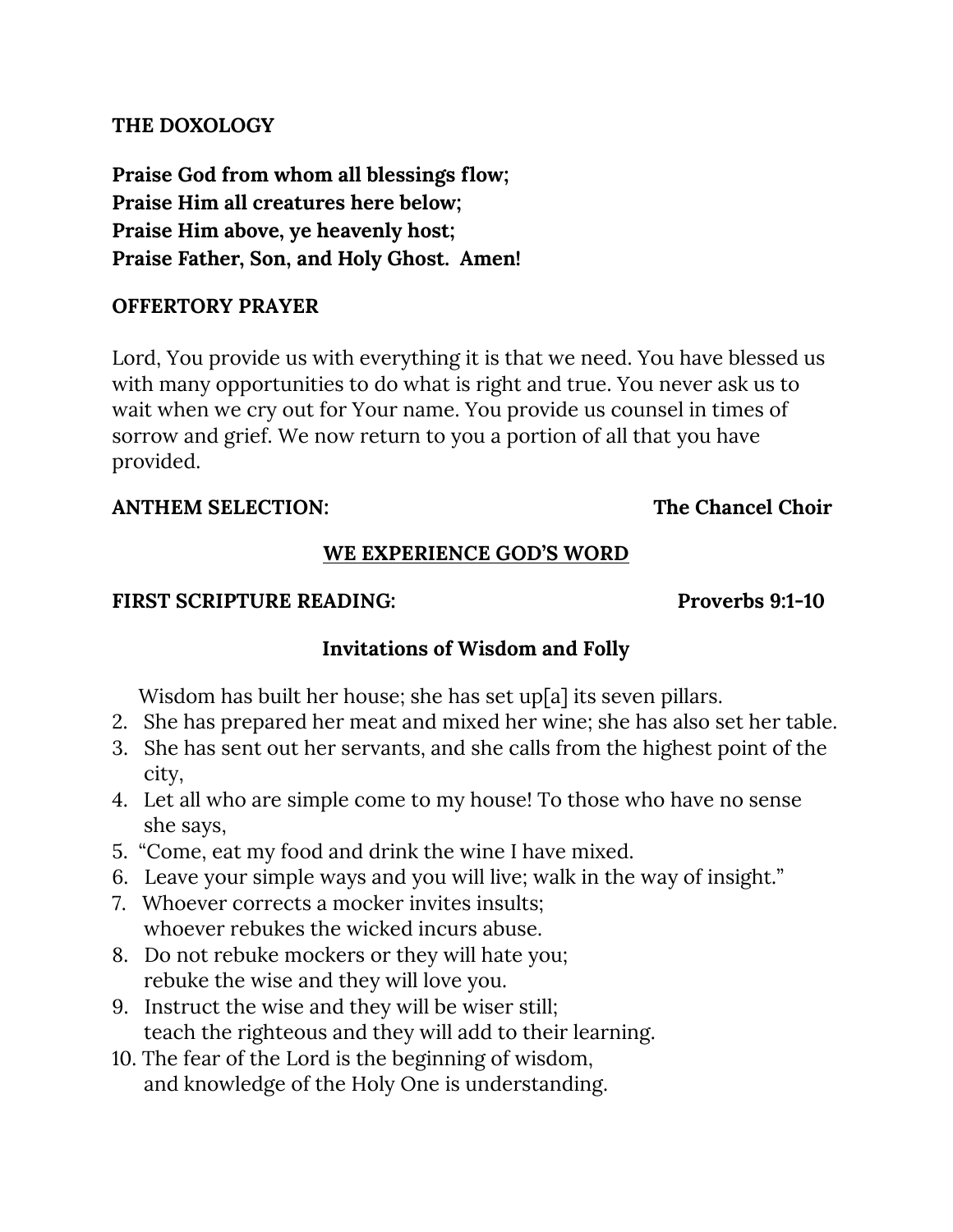**16 But I say, walk by the Spirit, and you will not carry out the desire of the flesh. 17 For the flesh (g)sets its desire against the Spirit, and the Spirit against the flesh; for these are in opposition to one another, so that you may not do the things that you (h)please. 18 But if you are led by the Spirit, you are not under the Law. 19 Now the deeds of the flesh are evident, which are: (i)immorality, impurity, sensuality, 20 idolatry, sorcery, enmities, strife, jealousy, outbursts of anger, disputes, dissensions, (j)factions, 21 envying, drunkenness, carousing, and things like these, of which I forewarn you, just as I have forewarned you, that those who practice such things will not inherit the kingdom of God. 22 But the fruit of the Spirit is love, joy, serenity, patience, kindness, goodness, faithfulness, 23 gentleness, self-control; against such things there is no law. 24 Now those who (k)belong to Christ Jesus have crucified the flesh with its passions and desires.**

**25 If we live by the Spirit, let us also (l)walk by the Spirit. 26 Let us not become boastful, challenging one another, envying one another.**

### **SERMONIC SELECTION** The Chancel Choir

**SERMON "***God Grant us the Serenity*…**"**  *Rev. Dr. Willie J. Keaton, Jr.*

### **THE SERENITY PRAYER**

O God and Heavenly Father, Grant to us the serenity of mind to accept that which cannot be changed; courage to change that which can be changed, and wisdom to know the one from the other, through Jesus Christ our Lord, Amen.

### **A SHORT MUSICAL RESPONSE**

**PRAYERS OF THE PEOPLE**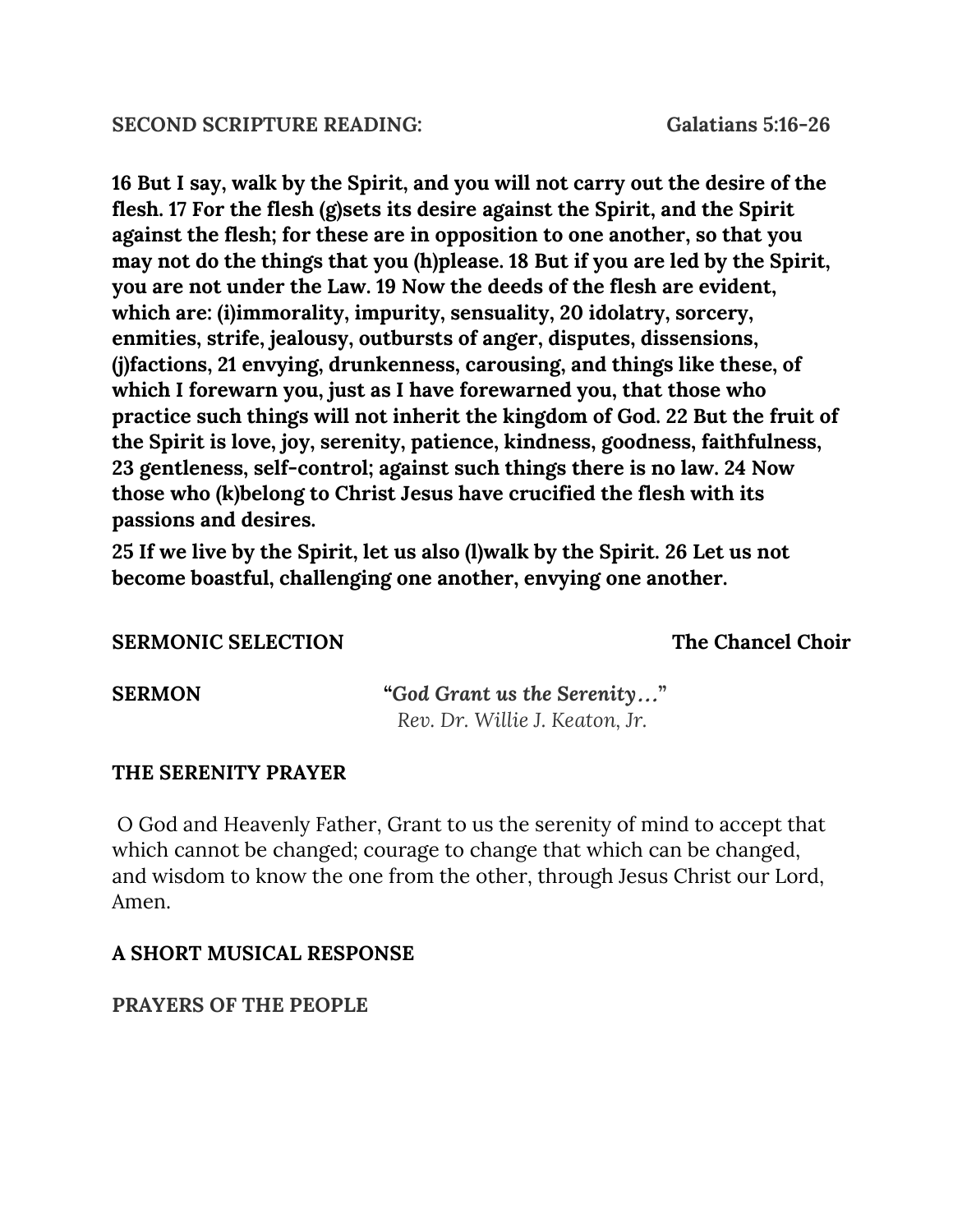### **THE LORD'S PRAYER (in Unison)**

**9 Our Father which art in heaven, hallowed be thy name. 10 Thy kingdom come, thy will be done in earth, as it is in heaven. 11 Give us this day our daily bread. 12 And forgive us our debts, as we forgive our debtors. 13 And lead us not into temptation but deliver us from evil: For thine is the kingdom, and the power, and the glory, forever. Amen.**

**CLOSING HYMN - Insert "***This is my Father's World***"** 

### **WE GO FORTH AND SERVE GOD AND NEIGHBOR**

### **BENEDICTION**

Now may our God and Father himself and our Lord Jesus direct our way. 12And may the Lord make you increase and abound in love for one another and for all, just as we abound in love. 13And may he so strengthen your hearts in holiness that you may be blameless before our God and Father at the coming of our Lord Jesus with all his saints.

### **POSTLUDE**

### **FELLOWSHIP**

**Lectionary:** 1 Kings 19:1-4 (5-7) 8-15a Psalm 42 and 43; Complementary: Isaiah 65:1-9 and Psalm 22:19-28; Galatians 3:23-29; Luke 8:26-39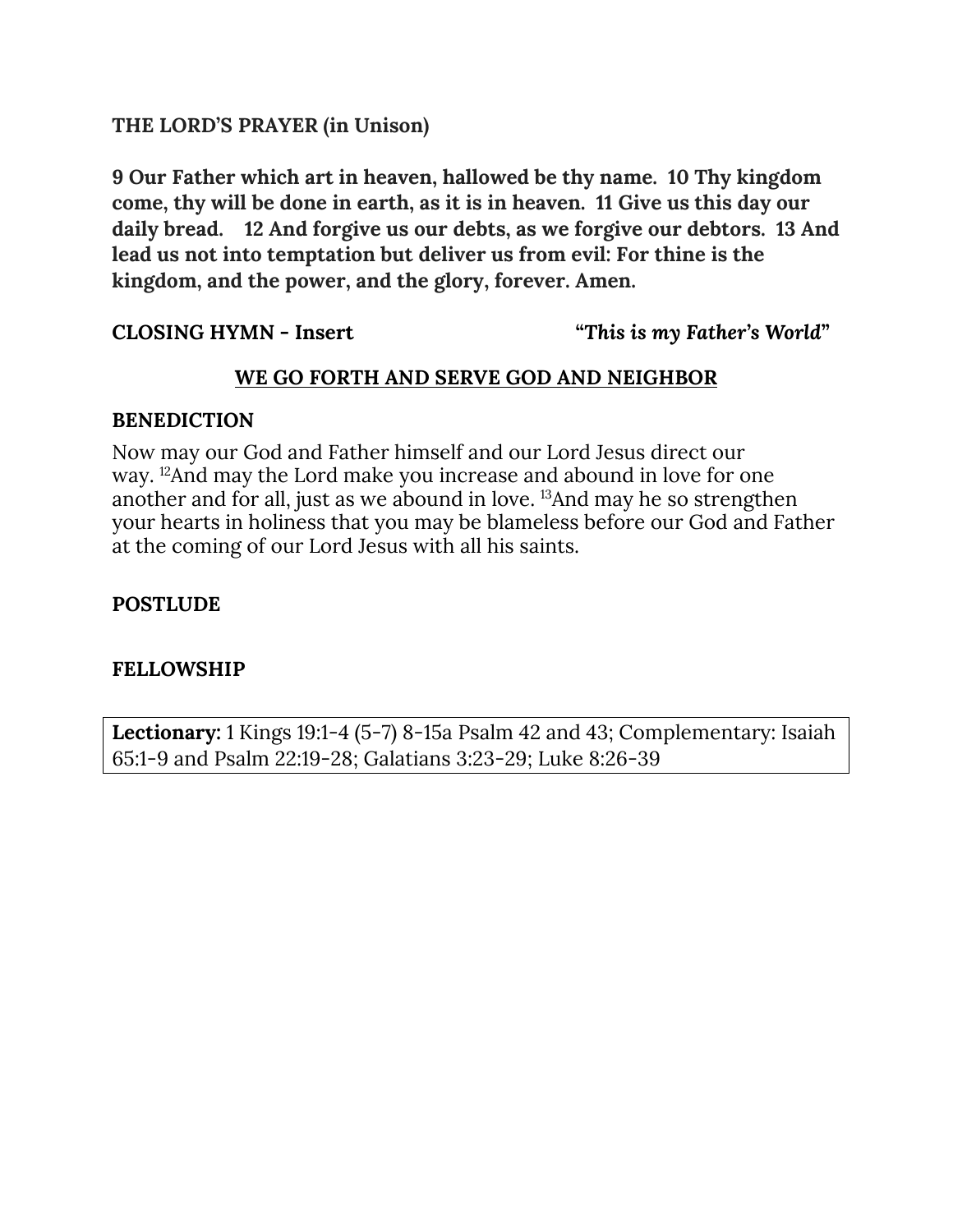### *"***Blessed Assurance***"*

Blessed assurance, [Jesus](https://www.definitions.net/definition/Jesus) is mine O what a [foretaste](https://www.definitions.net/definition/foretaste) of [glory](https://www.definitions.net/definition/glory) divine Heir of salvation, [purchase](https://www.definitions.net/definition/purchase) of God I'm born of his [Spirit](https://www.definitions.net/definition/Spirit) and [washed](https://www.definitions.net/definition/washed) in his blood

This is my story, this is my song Praising my [Savior](https://www.definitions.net/definition/Savior) all the day long This is my story, this is my song Praising my [Savior](https://www.definitions.net/definition/Savior) all the day long

Perfect submission, [perfect](https://www.definitions.net/definition/perfect) delight Visions of [rapture](https://www.definitions.net/definition/rapture) now [burst](https://www.definitions.net/definition/burst) on my sight Angels [descending](https://www.definitions.net/definition/descending) bring from above Echoes of [mercy](https://www.definitions.net/definition/mercy) and [whispers](https://www.definitions.net/definition/whispers) of love

This is my story, this is my song Praising my [Savior](https://www.definitions.net/definition/Savior) all the day long This is my story, this is my song Praising my [Savior](https://www.definitions.net/definition/Savior) all the day long

Perfect submission, all is at rest I in my [Savior](https://www.definitions.net/definition/Savior) am [happy](https://www.definitions.net/definition/happy) and blessed You know I'm [watching](https://www.definitions.net/definition/watching) and waiting, I'm [looking](https://www.definitions.net/definition/looking) above Filled with His [goodness](https://www.definitions.net/definition/goodness) and I'm lost in his love

This is my, I know that this is my story, this is my song Praising my [Savior](https://www.definitions.net/definition/Savior) all the day long This is my story, this is my song Praising my [Savior](https://www.definitions.net/definition/Savior) all the day long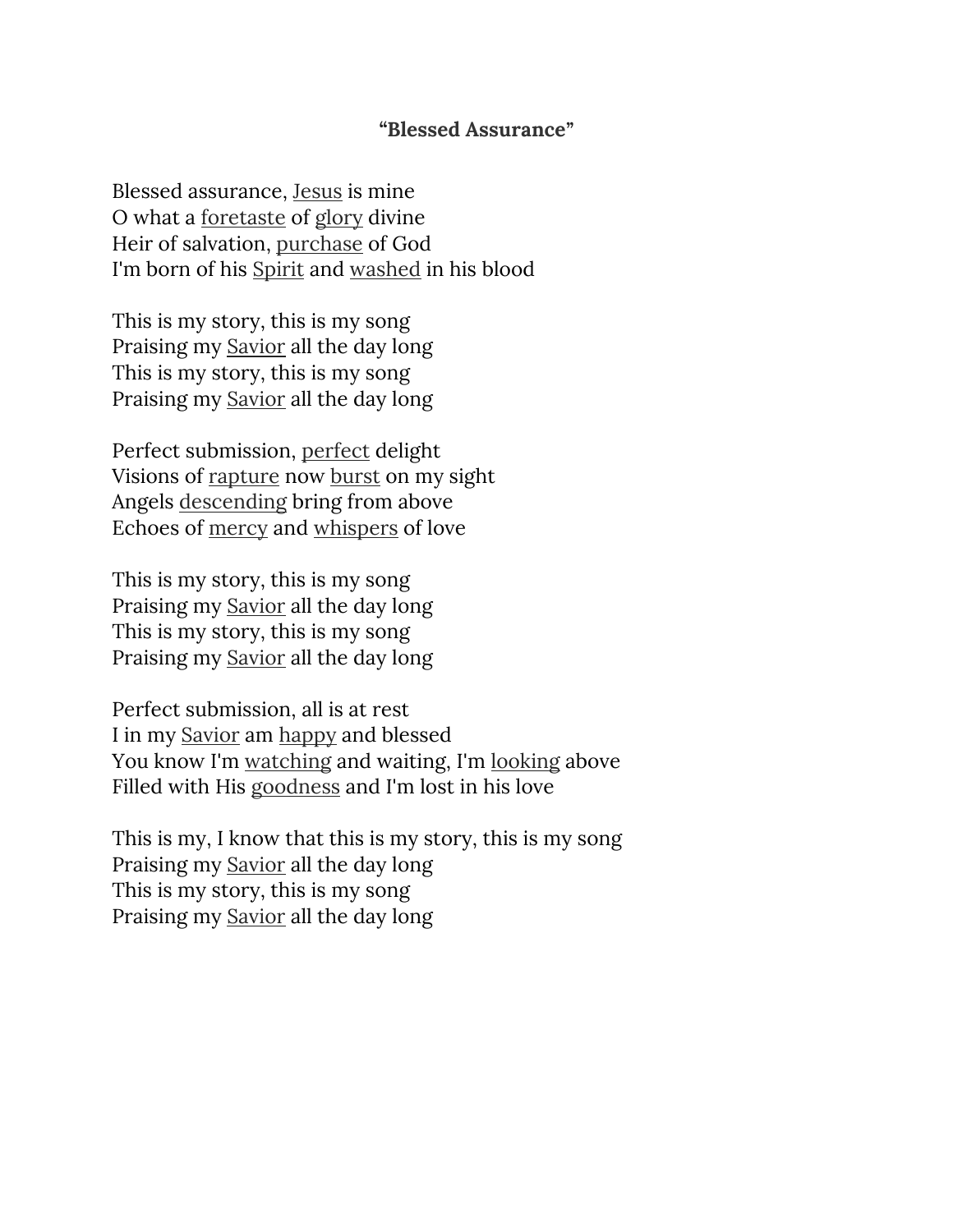### **"This Is My Father's World"**

### **Verse 1**

This is my Father's world, and to my list'ning ears, All nature sings, and round me rings The music of the spheres. This is my Father's world: I rest me in the thought Of rocks and trees, of skies and seas; His hand the wonders wrought.

### **Verse 2**

This is my Father's world. Oh, let me ne'er forget That though the wrong seems oft so strong, God is the ruler yet. This is my Father's world: The battle is not done; Jesus who died shall be satisfied, And earth and heav'n be one.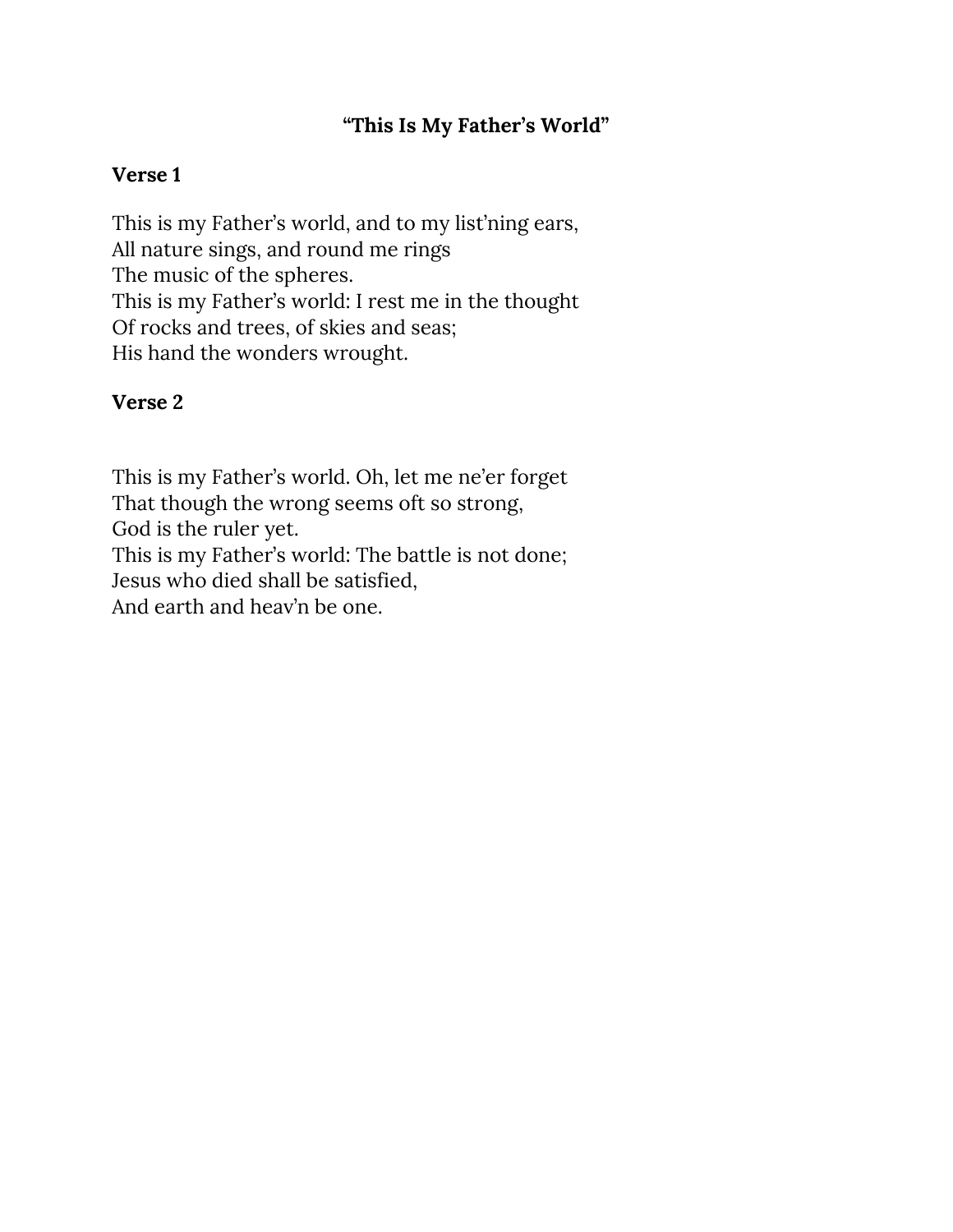### **ANNOUNCEMENTS**

**ZOOM participants: please submit your prayer requests by typing them in the chat section of Zoom during the Announcements. We would like to ensure that all of your requests are uplifted during the Prayers of the People.** 

During July and August, the church will be open for in-person service on the first Sundays only. All other Sundays in July and August will be virtual only which means we all will be tuning in to Sunday morning service via Zoom. So make plans to attend in-person July 3 and August 7 and partake of Communion. Again, all other Sundays in the two months will be virtual. We will resume in-person services every Sunday in September.

**GROUP BIBLE STUDY CLASSES:** Every Sunday and Tuesday morning Northeastern holds bible study classes. Please join as often as you can to discuss and learn all about the words of the Lord. The contact information is as follows

Sunday Morning Adult Bible School Tuesday Morning Bible Study 9:00am 11:00am Dial In # 267-807-9601 Phone # 1-301-715-8592 Access Code 828-160-800 Meeting ID 644-590-8942

**LITERARY CLUB SELECTION**: The selected book for July is *American Spy* by Lauren Wilkinson. During the lazy days of summer, why not settle in, out of the heat with a good book such as this. Then join the Literary Club for the discussion on Sunday, July 3, at 1:00 p.m. via Zoom.

**REMEMBER THE SICK AND SHUT IN:** Remember the sick and shut in. While visiting them is still not the safest way, there are other ways to reach out to let them know that they are very much in our hearts, minds, and prayers. Sending a card, email, text, or calling them will most assuredly brighten someone's day. If you know of anyone who should be included on our Sick and Shut-in list, contact the church office with the name or names.

### **DEEPEST SYMPATHY**

It is with great sadness we announce the passing of Beatrice O'Bryant.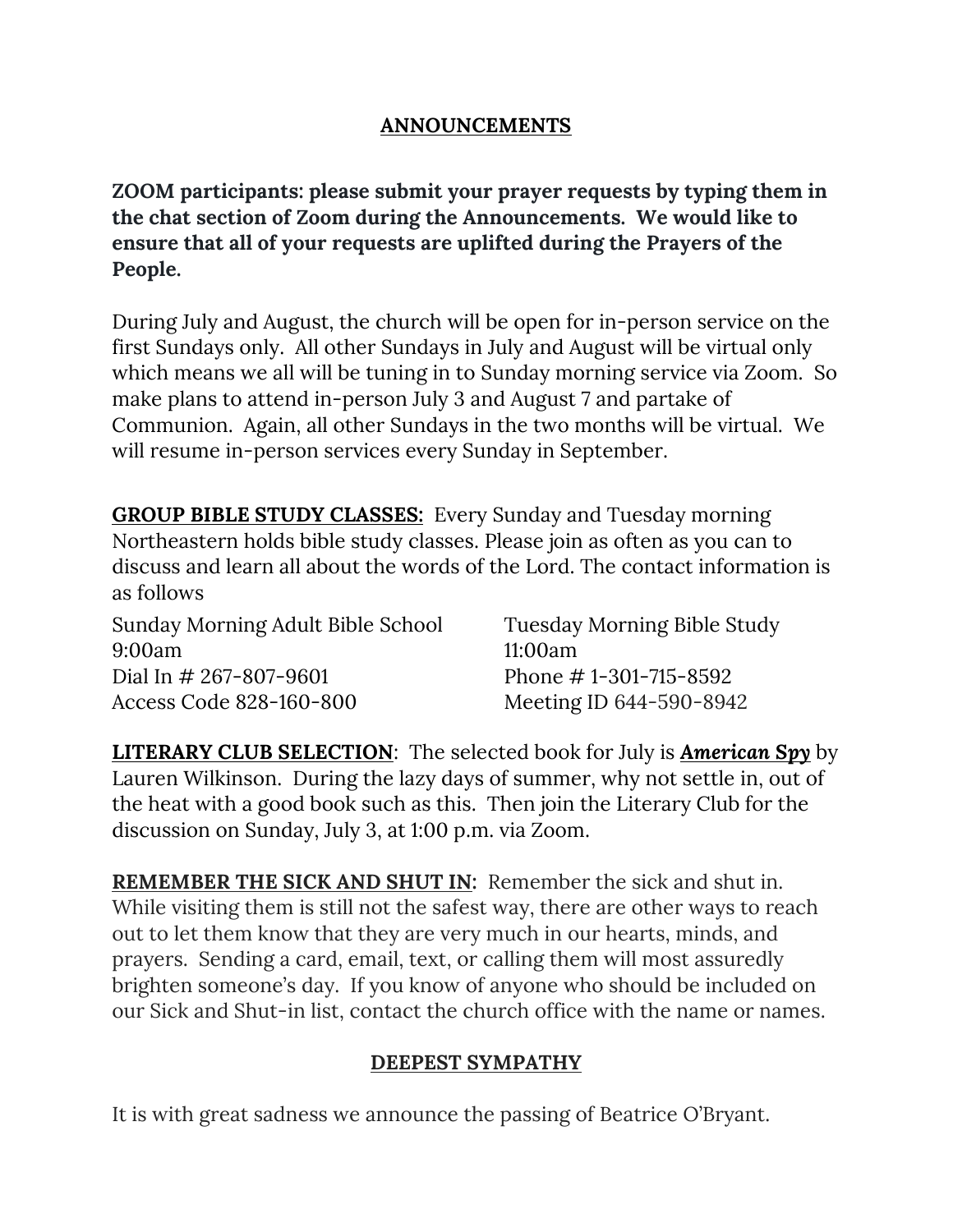### :============== **NORTHEASTERN PRESBYTERIAN CHURCH VISION STATEMENT**

 $\begin{matrix} \phantom{-} \end{matrix} \begin{matrix} \phantom{-} \end{matrix} \end{matrix}$ 

 $\mathbf{\mathsf{I}}$ 

 $\overline{\mathbb{I}}$ 

 $\mathbf \mathsf I$ 

 $\parallel$ 

 $\parallel$ 

I

II

As we rely on God's guidance, the vision of Northeastern Presbyterian Church is to fulfill the command of our Lord and Savior, Jesus Christ, to promote Christian faith and practice through evangelism, outreach, compassion and fellowship to our congregation and the wider community.

### **We commit to:**

- **Worship**
- **Witness**
- **Learn**
- **Grow**
- **Nurture**
- **Serve**



Ir

Ш

 $\mathsf{I}$ 

Ш

Ι

Ш

II

Mary Allen, Wilhelmina Davis Ruby Webb, Hasker Samuel, Shawn Thomas, Sr., Cecil Nixon, Sr., Fannye Corley, and Ralph Payne

If your birthday is not listed contact the church office.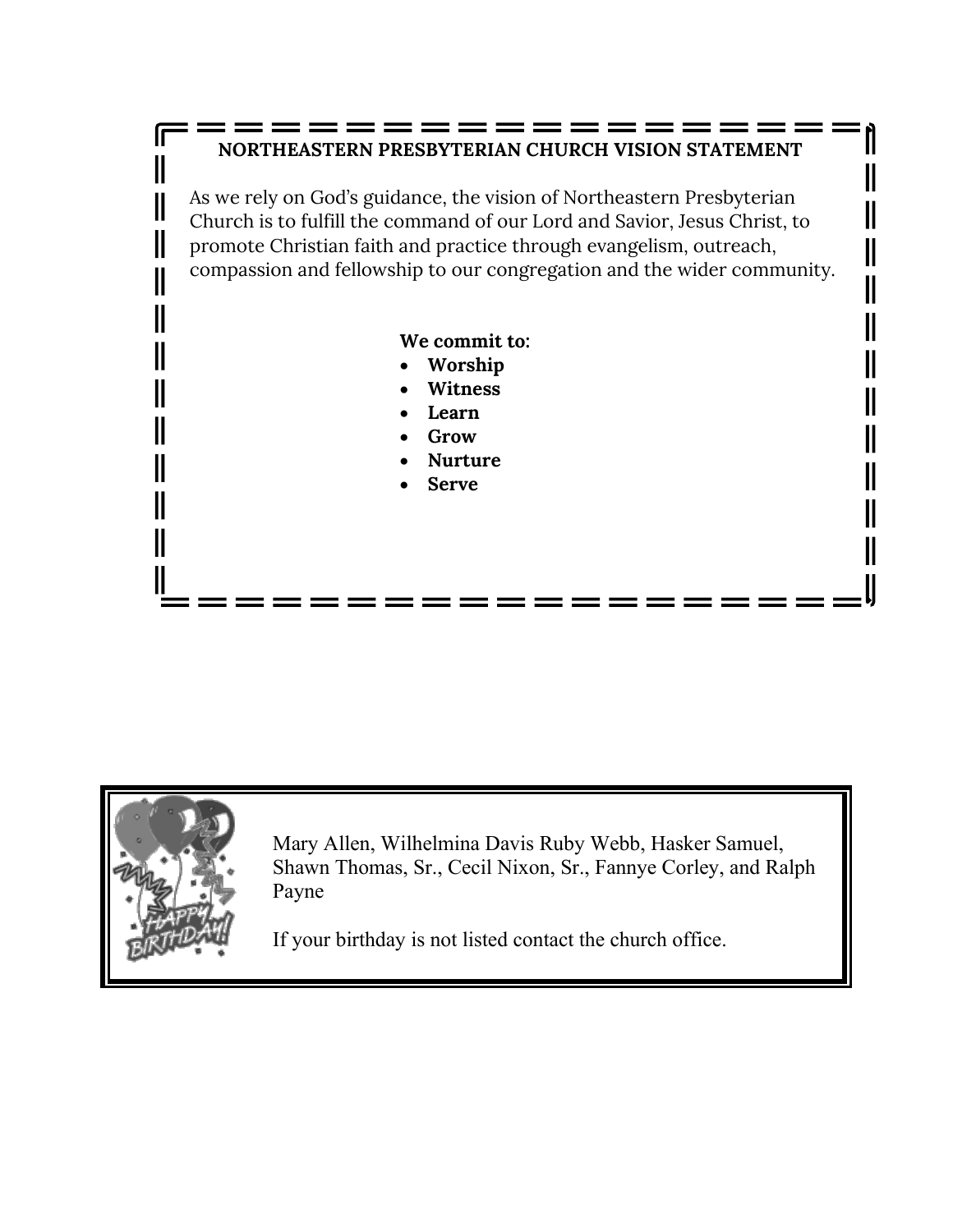**Our Thoughts & Prayers are with Northeastern Members & Family:**



"Heal me, Lord, and I will be healed; save me, and I will be saved, for You are my praise." [\(Jeremiah 17:14\)](http://prayer.knowing-jesus.com/Jeremiah/17/14)